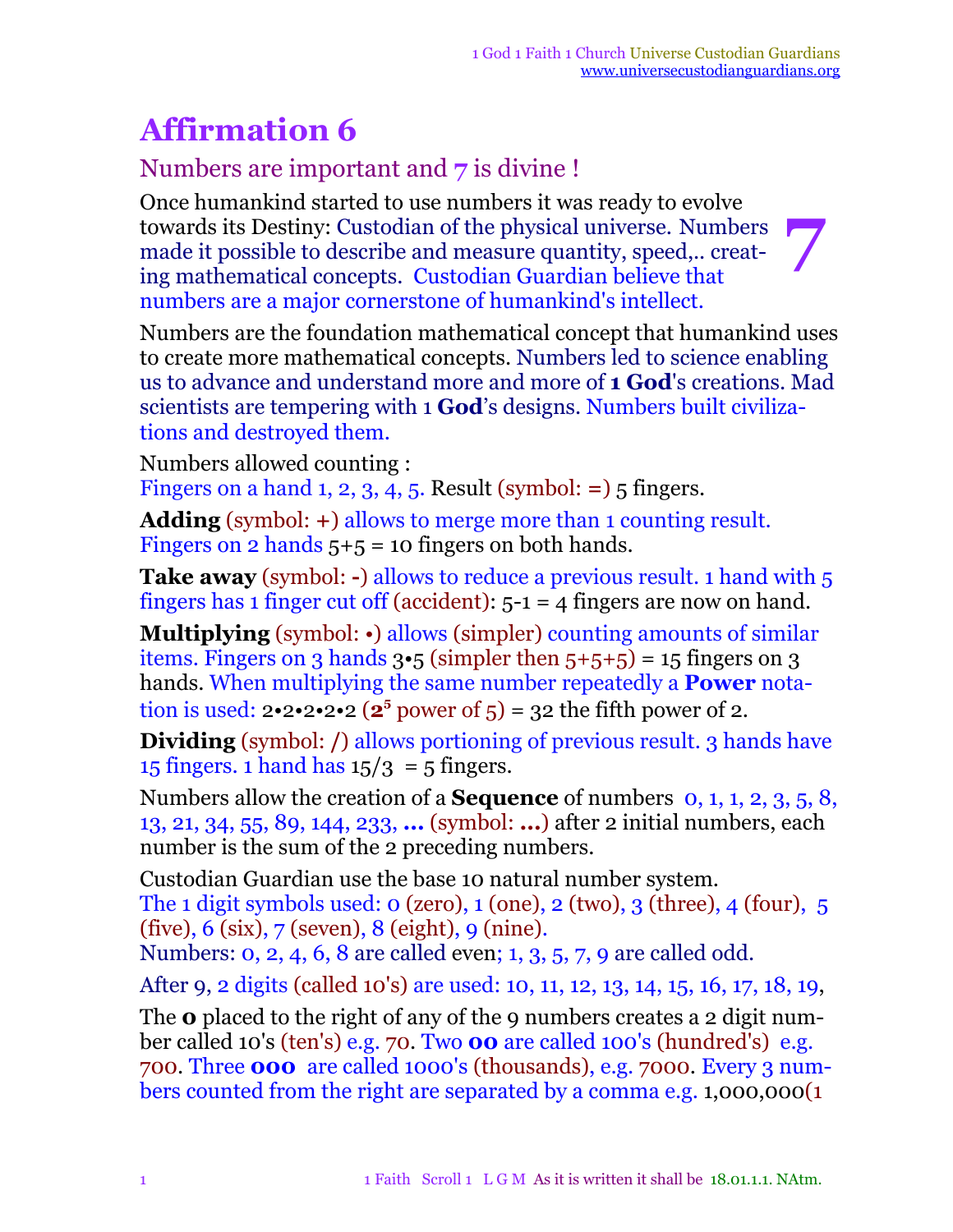#### million). (see study aid numbers)

**Per cent** (symbol: **%**) means hundreds. A 100's fraction can also be expressed as a per cent e.g.  $7/100 = 7\%$  or decimal 0.07

(**.**) A dot is used to show values less than 1 e.g. 0.1 (called Decimal). 0.1 (Decimal) can also be expressed as a fraction using the division symbol  $1/10$  0.1 =  $1/10$  or per cent 10%

Numbers are used in geometric design: 3 sided Triangle, 4 sided Square, Rectangular, 5 sided Pentagon, 6 sided Hexagon, 7 sided Heptagon (symbol of 1 Faith), 8 sided Octagon. Square<sup>2</sup> (2 dimensional), Cube<sup>3</sup> (3) dimensional), Cone, Cylinder...



**7** is divine because it took **1 God 7** days**\*** to create the Physical Universe and Humankind. 6 work days  $+1$  rest day = 1 week.

**\*Note! 1 God**'s week differs from the C.G. Kalender below.

Day 1 Day 2 midweek Day 4 Day 5 weekend Fun day

**1 God** wants 7 Tribes. Resulting in 7 Provinces *~*

**1 Faith** based on 7 Scrolls *~* symbol*:* Heptagon (7 sides, 7 angles)

- **1 Church** Universe Custodian Guardians have 7 independent provincial administrations (Orackle)*~*
- 7 Evils are human Failings, the 'Chain of Evil' has 7 links ~

7\_7 Rule: a committee of 7 He and 7 She  $\sim$ C.G. support equal representation

A 7 sided, 7 angled Polygon: Heptagon symbol of recognition of 1 Faith and 1 Church: **Universe Custodian Guardians**



# **7 is heaven**

Numbers meaning !

**0** Out of nothing **1 God** created the physical Universe. Zero is the number of creation. Negative: Zero is the number of destruction.

**1** The beginning, being first, the 1 and only. **1 God 1 Faith 1 Church** Negative: The end, being last, endangered. The many.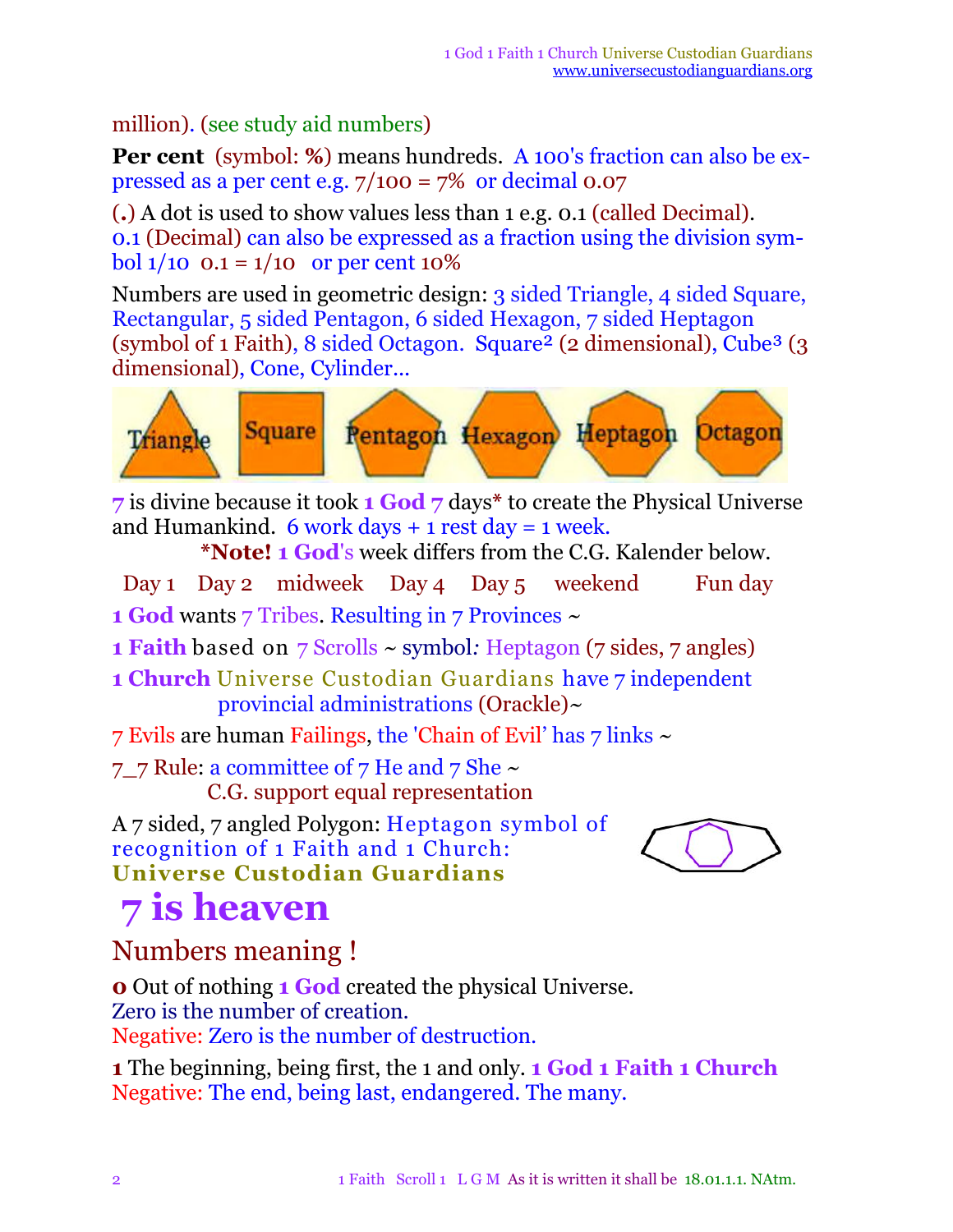**2** Harmony, Holy matrimony, mating, twins. Negative: Anarchy, separating, pornography, celibacy.

**3** Time triangle, 3 pillars of religion (1 God 1 Faith 1 Church) pyramid. Negative: 3 is a crowd.

**4** 4 seasons (spring, summer, autumn, winter) of the year, quattro year, 4 directions (north, east, west, south), 4 elements (fire, water, earth, air), square, cube, structured rules. Negative: confusion, no rules, lack of coherence, Murphy's law.

**5** Vision, pioneering, persevering, action. Negative: prevent, roving, apathy.

**6** Group, community, social justice, neighborhood watch, church. Negative: Hermit, isolation, elitist, wealth apartheid, gangs, cults.

**7** Meditation, **1 God's** latest message the **Law Giver Manifest**, I.P. (intellectual property), prophesy.

Negative: Fantasizing, wishful thinking, fake message, copyright, patent.

**8** Justice, career path, responsibility, trust. Negative: Lawlessness, unemployed, immaturity, corrupt, lie. **9** Socialite, cheerful, friendly, public speaking. Negative: Loner, grumpy, not talkative.

## Must do :

**1 God** showed us numbers and how to use them. The creation [7 days week (time measurement): work 6 days, rest 1 day]. **1 God**'s work ethic is also human work ethic.



Learn then Teach the Numbers meaning, mathematical concepts, create geometric designs. Use numbers for mental stimulation (good health). Have fun with numbers. **Cherish Divine 7**.

**Number** Prayer 1 **God** is waiting to hear from you !

Dear **1 God**, Creator of the most beautiful Universe Your most humble faithful custodian guardian (1<sup>st</sup> name) Thanks' You for numbers Numbers help us understand the Universe Numbers to assist in custodian guardian duties Numbers for mental stimulation and fun For the Glory of **1 God** and the Good of Humankind



This prayer is used when needed !